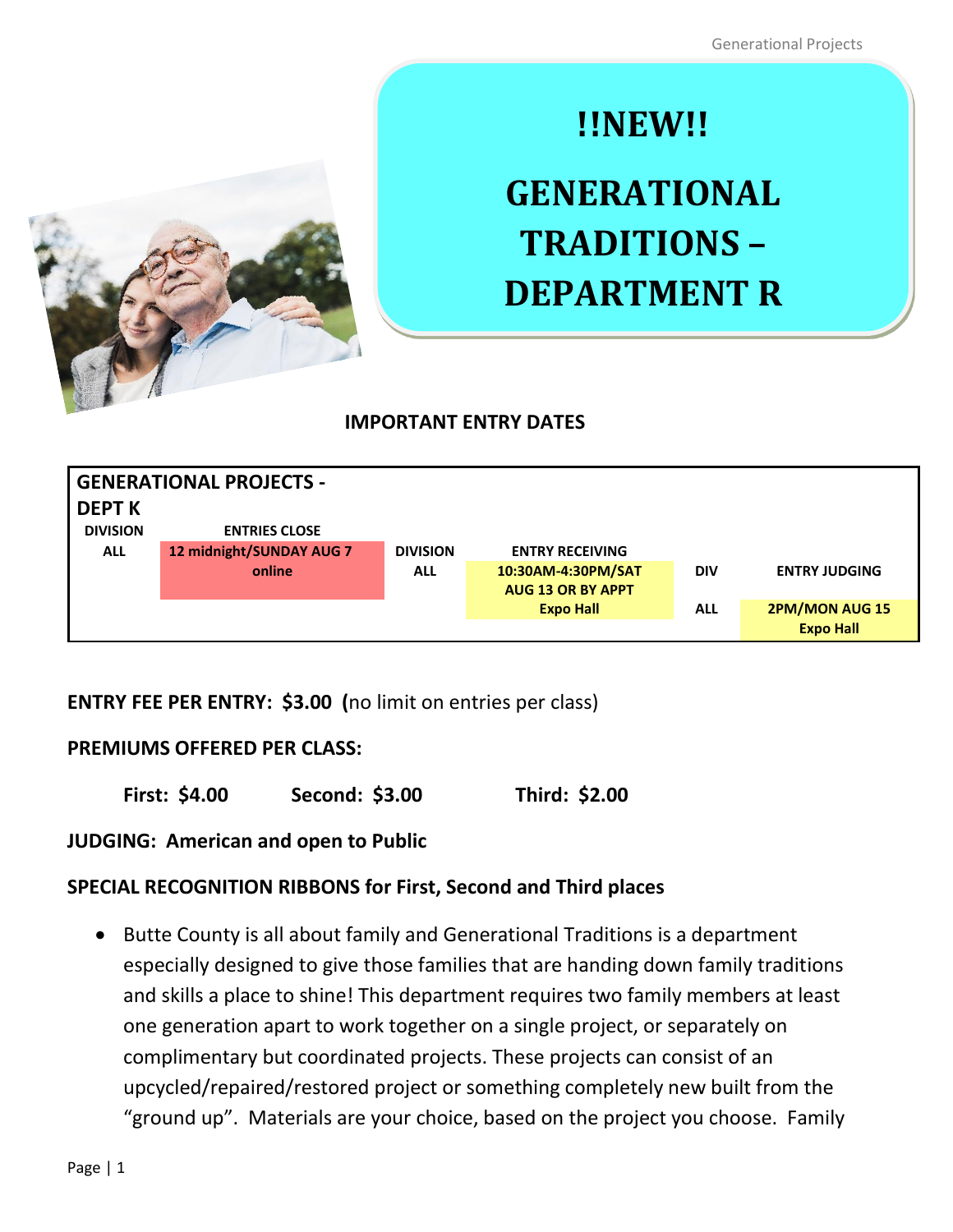members consist of immediate family. Any combination will work! Just remember that they need to be separated by at least one generation. Examples of projects include: rebuilding an engine together, restoring two like items of furniture, or building something new together. Butte County is rich with family tradition, let's showcase it!!

### **RULES:**

- 1. A minimum of two family members, at least one generation, 15 years apart.
- 2. Family members include immediate family (by blood or marriage), i.e. parents, step-parents, aunts, uncles, grandparents and grandchildren.
- 3. **Every project must include** a display consisting of a minimum of 6 (six) pictures showing family members working on the project during the process of construction/repair. All family members first names and their relationship to each other must be listed on the display.
- 4. If the project is an upcycle/repair/restore, please describe what has been upcycled/repaired/restored and the materials used.
- 5. A single upcycle/repair/restore project could be a specific part of any kind of engine, bicycle, household mechanicals, furniture, etc. One item, two different areas addresses two different parts of the same item
- 6. Original build, separate but complimentary projects are two items built separately by the family members, using the exact same materials. The finished projects should coordinate and compliment each other. A list of materials used must be on the display
- 7. No perishable items
- *8. All projects must be able to be displayed on the Fair Grounds during the Fair*
- 9. For extra large projects (i.e. cars, large engines or machinery) please enter as early as possible to reserve space on the Fairgrounds. Please call the Stills Department to make arrangements for delivery/display
- *10.*Reasonable precautions will be taken, but *Butte County Fair Management is not responsible for any theft/damage to the project while on display*